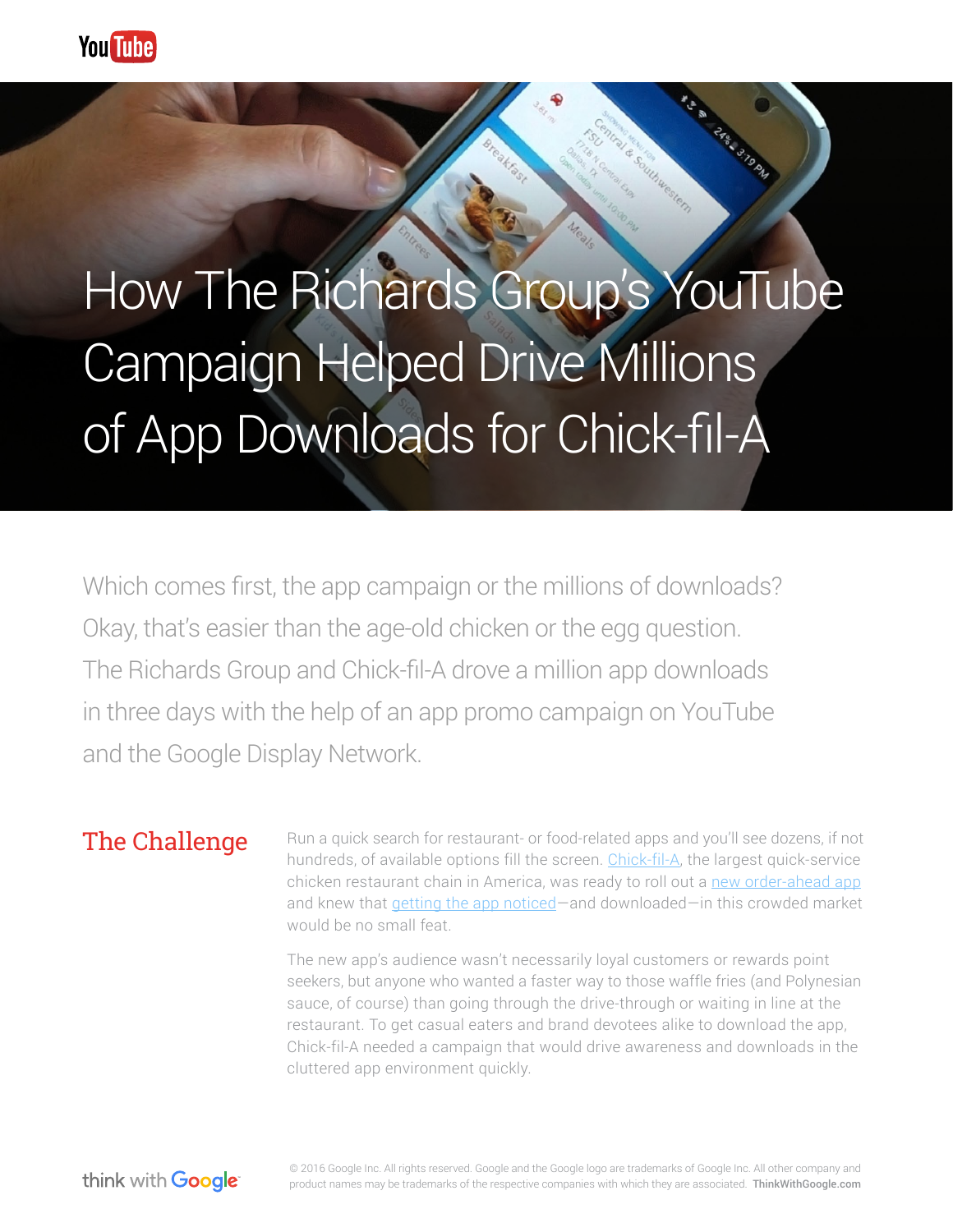

### Chick-fil-A gets the word out with YouTube and the Google Display Network

With a short campaign launch window (ten days) and a small initial incentive for downloading the app (a free chicken sandwich), Chick-fil-A and its agency, [The Richards Group](https://richards.com/), turned to YouTube and the Google Display Network (GDN) to spread the word on a mass scale and build excitement.

The campaign featured a video app promo ad run through [YouTube's TrueView](https://www.thinkwithgoogle.com/products/youtube-trueview.html), [YouTube Masthead ads](https://www.thinkwithgoogle.com/products/youtube-homepage-ads.html), and banner ads across the [GDN](https://www.google.com/ads/displaynetwork/). "We feel like video really told the story of the benefits of the app. And having YouTube accompany our other efficient display ads was a good way to help raise awareness of the app, help people develop an overall understanding of what the app can provide, and then ultimately drive downloads," said Josh Phipps, brand media at The Richards Group.

# "YouTube is a lean-in type of environment where people are actively searching for content and are really engaged."

YouTube allowed Chick-fil-A to tell the story in a compelling way, and it also served up engaged, quality viewers. "YouTube is a lean-in type of environment where people are actively searching for content and are really engaged. So that's the kind of environment we wanted, because we knew we'd get quality users," said Jaquie Hoyos, brand media team lead at The Richards Group.



Chick-fil-A's video ad ran on YouTube's TrueView, reaching engaged viewers.

#### Chick-fil-A uses a variety of YouTube ad formats to tell a variety of stories

Chick-fil-A and The Richards Group used just about every type of ad format YouTube has to offer, including desktop and mobile masthead ads, skippable TrueView ads, [TrueView for app](https://support.google.com/adwords/answer/6310477?hl=en) promotion, and **[Bumper ads](https://adwords.googleblog.com/2016/04/bumper-ads-drive-incremental-reach-and-frequency.html)** – all for different



© 2016 Google Inc. All rights reserved. Google and the Google logo are trademarks of Google Inc. All other company and product names may be trademarks of the respective companies with which they are associated. ThinkWithGoogle.com